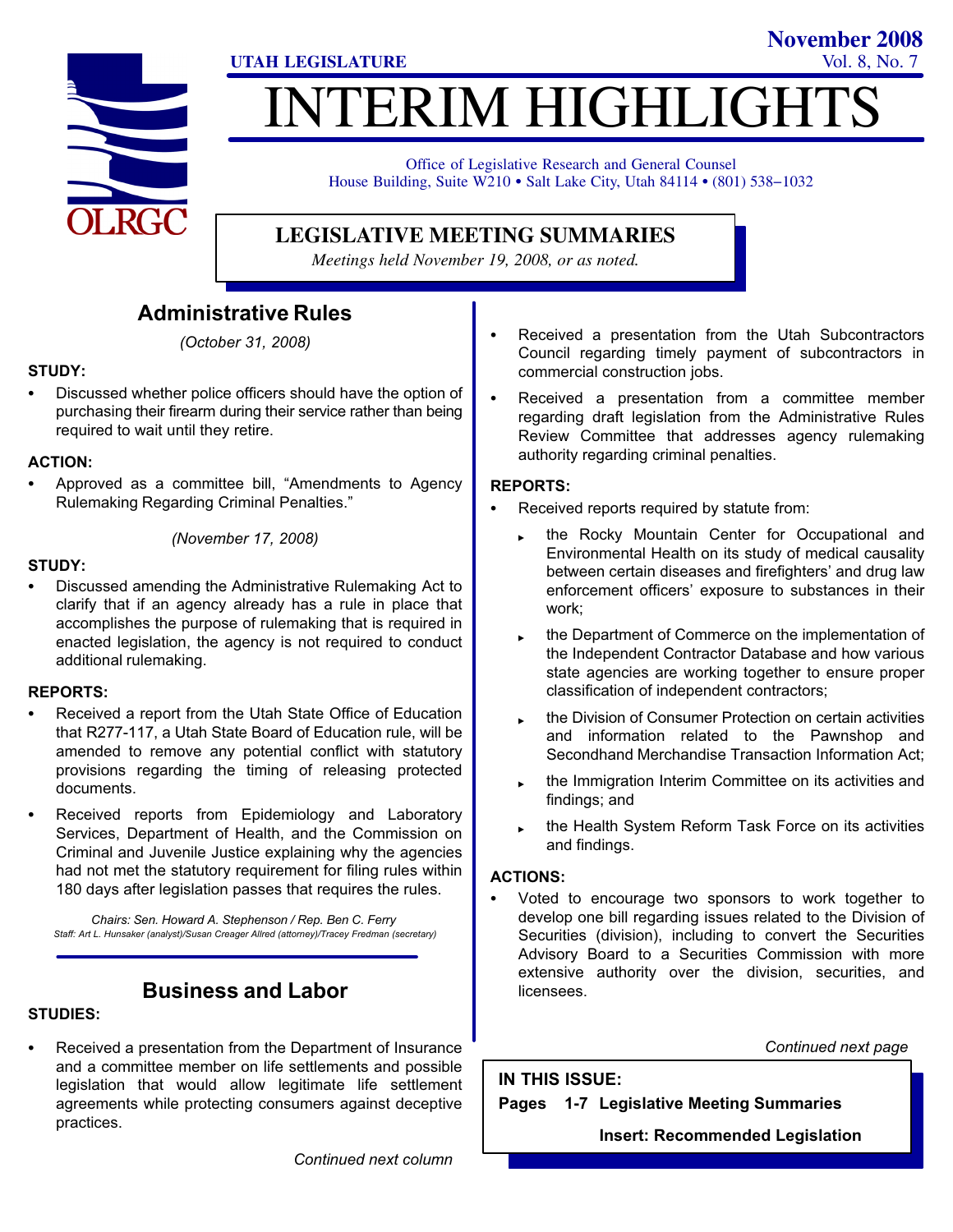- - Approved as committee bills:
	- ► "Enhancement of Truth in Advertising Act";
	- -Exemption for Alcoholic Beverage Manufacturing License";
	- -Insurance Code Amendments";
	- -Utah Injured Worker Reemployment Act Amendments";
	- -Utah Residential Mortgage Practices and Licensing Act"; and
	- -Workers' Compensation Premium Assessment and Workplace Safety Funding."

Chairs: Sen. Kevin T. Van Tassell / Rep. Stephen D. Clark Staff: Allison M. Nicholson (analyst)/Patricia Owen (attorney)Phalin L. Flowers (secretary)

### Education

#### STUDIES:

- - Received a presentation from a company on its standardized method of cleaning and on improving the school environment through the use of standardized cleaning methods.
- -• Reviewed the proposed legislation, "Math Education Initiation," which creates a program to award grants to school districts and charter schools that offer Singapore math in grades kindergarten through eight and meet other math curriculum requirements.

### REPORTS:

- - Received annual reports required by statute regarding:
	- the Engineering and Computer Science Initiative;
	- the Utah College of Applied Technology;
	- career and technical education in high schools; and
	- the Grades 4 − 6 Math Improvement Program.
- - Received a progress report on Utah's early college high schools from principals and students at the schools.

(November 20, 2008)

#### STUDIES:

- - Received a presentation from the Sutherland Institute on its research findings and recommendations regarding performance compensation for teachers.
- -• The committee discussed proposed legislation, "Teacher Quality Amendments," which creates a grant program to pilot the development and implementation of performance pay for elementary school teachers and modifies reporting requirements for certain student achievement tests.
- -• Discussed proposed legislation, "Schools for the Deaf and the Blind Amendments," which addresses the governance and administration of the Utah Schools for the Deaf and the Blind and student eligibility to attend these schools

Chairs: Sen. Howard A. Stephenson / Rep. Gregory H. Hughes Staff: Constance C. Steffen & Phillip V. Dean (analysts)/Dee S Larsen (attorney) Glenda S. Whitney (secretary)

## Government Operations

### STUDIES:

-

- The committee considered the following draft legislation:
	- ► "Access to Voter Date of Birth Records"; and
	- -State Agency Requirements − Forms and Returned Mail."

#### ACTION:

- - Approved as committee bills:
	- ► "Ballot Question Amendments";
	- ► Coordinating Municipal and Special District Elections";
	- -Declaration of Candidacy Amendments";
	- ► "Early Voting Amendments";
	- "Local and Special Service District Election Amendments";
	- ► "Online Voter Registration";
	- -Open and Public Meetings Act − Meeting Record"; and
	- -Voter Challenge Amendments."

Chairs: Sen. Peter C. Knudson / Rep. Douglas C. Aagard Staff: Benjamin N. Christensen (analyst)/Christopher R. Parker (attorney)/Chelsea Barrett (secretary)

### Health and Human Services

### STUDIES:

- - Reviewed draft legislation developed and recommended by the Administrative Rules Review Committee, and supported by the Department of Health, that repeals the department's and other state agencies' authority to determine by rule conduct that constitutes a criminal offense.
- - Received a report from the Office of the Legislative Auditor General on its July 2008 audit of Davis Behavioral Health. Also received comment from Davis Behavioral Health, the Davis Behavioral Health Board of Trustees, a Davis County Commissioner, and the state Division of Substance Abuse and Mental Health.
- - Received comments from a legislator, NAMI Utah, and the Disability Law Center about a proposed Assertive Community Treatment Team Pilot Program that would allow persons with serious and persistent mental illness who have failed to respond to other treatment to stay in their homes and communities rather than enter long−term care.

#### REPORTS:

- - Received the annual report from the Licensed Direct−entry Midwife Board.
- $\bullet$  Received a report from the Family Connection Center on the shortage of capacity in family support centers to meet the demand for crisis nurseries to provide respite care.
- - Received a written report from the Utah Association of Local Health Departments on local health department duties and funding sources.

Continued next page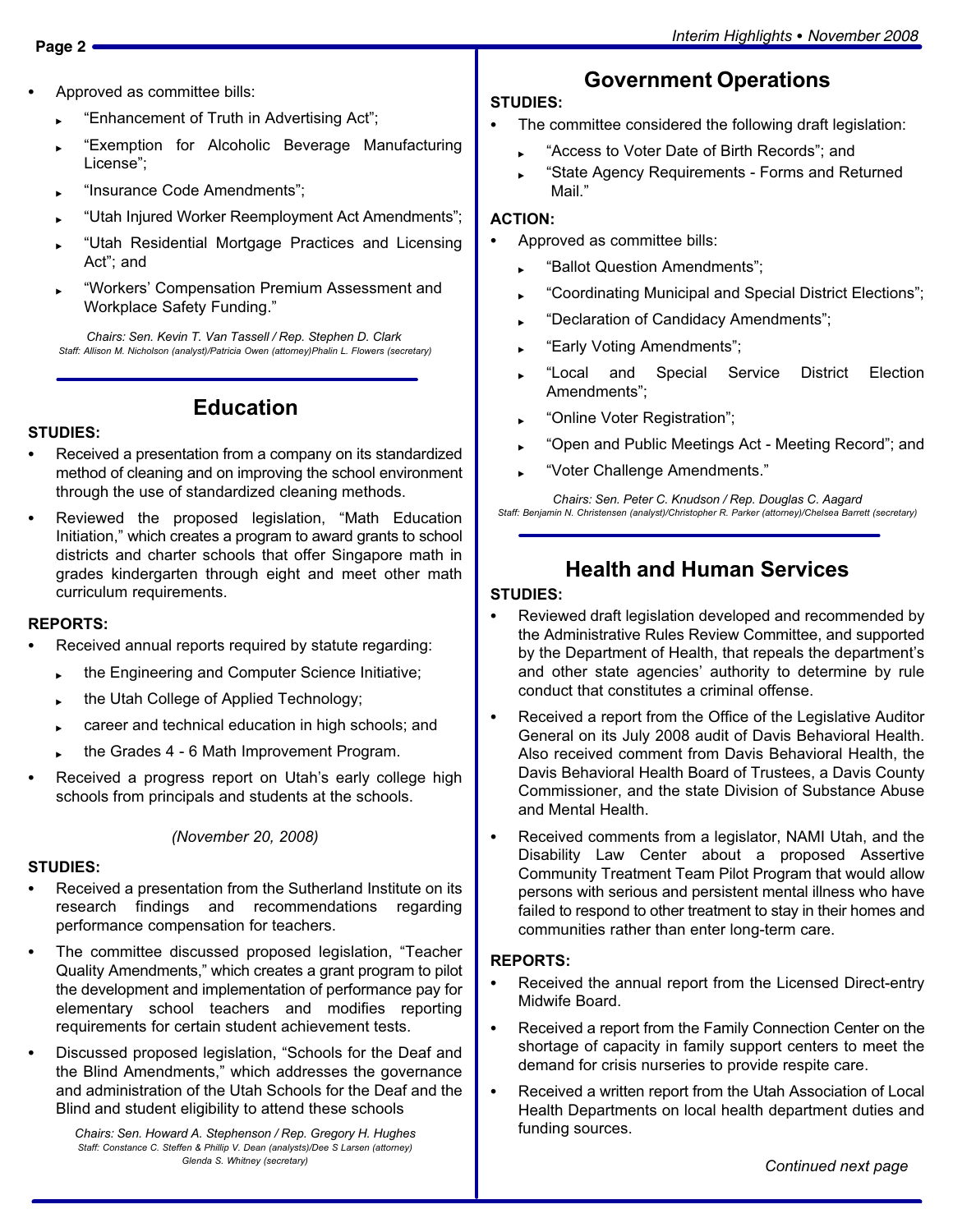#### ACTIONS:

- - Approved as committee bills:
	- ► "Adoption Revisions";
	- -Expedited Partner Therapy Treatment"; and
	- -Family Preservation Services Amendments."
- - Recommended that the sunset date for Section 78B−3−421, which governs the use of medical malpractice arbitration agreements, be extended for ten years and that the section be placed within Title 78B, Chapter 11, Utah Uniform Arbitration Act. Received comments from the Utah Association for Justice (formerly the Utah Trial Lawyers Association) and the Utah Medical Association.

Chairs: Sen. D. Chris Buttars / Rep. Paul Ray Staff: Mark D. Andrews (analyst)/Catherine J. Dupont & Thomas R. Vaughn (attorneys) Joy L. Miller (secretary)

### Health System Reform Task Force

(October 31, 2008)

### STUDIES:

- - Received a report from the Insurer Input Group on its recommendations for health care reform, including the development of new insurance products priced at 60% to 70% of average large−group policies. The report included a presentation by the Utah Association of Health Underwriters on the use of an Internet application designed to promote competition among insurers and connect uninsurable individuals with public health care programs.
- - Received a report from Prometheus, a health care corporation, on the use of episode of care reimbursement.
- - Received a report from the Health and Human Services Appropriations Subcommittee on the subcommittee's recent study of how three mechanisms might be used by Utah's Medicaid program as part of health care reform:
	- health opportunity accounts;
	- medical homes; and
	- episodes of care pricing.
- - Received a report from the Advisor to the Governor on Health System Reform on the status of specific tasks with which executive branch agencies were charged by H.B. 133, -Health System Reform" (2008).

Chairs: Sen. Sheldon L. Killpack / Rep. David Clark Staff: Mark D. Andrews (analyst)/Catherine J. Dupont (attorney) Phalin L. Flowers (secretary)

### Higher Education and Applied Technology Governance

(October 21, 2008)

### STUDIES:

- - Received committee staff presentations regarding:
	- Utah's Engineering and Computer Science Initiative;
	- Utah State Board of Regents and institutional boards of trustees; and
	- concurrent enrollment.

#### (November 11, 2008)

#### STUDIES:

- - Received a presentation from the Office of the Commissioner of Higher Education and the State Superintendent on the concurrent enrollment program, which allows high school students to simultaneously earn high school and college credits for certain college−level courses.
- - Received comments from the Office of the Attorney General regarding adequate legal representation for the Utah College of Applied Technology.

#### ACTION:

-• Approved as a committee bill, "Career and Technical Education Amendments."

Chairs: Sen. Curtis S. Bramble / Rep. Kevin S. Garn Staff: Allison M. Nicholson (analyst)/Dee S Larsen (attorney)/Wendy L. Bangerter (secretary)

### Immigration

(November 12, 2008 − St. George, Utah)

#### REPORTS:

- - Received a presentation from the United States Bureau of Citizenship and Immigration Services, Department of Homeland Security, on how to use E−Verify, a voluntary, web−based system that allows businesses to verify the citizenship status of new employees.
- - Received a report from a member of the Arizona House of Representatives regarding Arizona's experiences with illegal immigration.
- - Received a report from the American Civil Liberties Union of Utah regarding error rates in the United States Bureau of Citizenship and Immigration Services' E−Verify system.
- - Received a report from the St. George Area Chamber of Commerce regarding the impact of immigration on the area's business community.
- - Received a report from a resident of the St. George area regarding the impact of immigration on the community and steps the community has taken to address the issue.

Chair: Sen. Scott K. Jenkins / Rep. Brad L. Dee Staff: Art L. Hunsaker (analyst)/Christopher R. Parker & Thomas R. Vaughn & James L. Wilson (attorneys)/Chelsea Barrett (secretary)

### **Judiciary**

#### REPORTS:

- Received a report from the Department of Corrections and the Commission on Criminal and Juvenile Justice regarding the effectiveness of the sex offender treatment program and its funding. The program has not received new funding since 1996, but the prison population of sex offenders has more than doubled since then, resulting in a dramatically increased demand for treatment services. Inmates who successfully complete sex offender treatment are more likely to be paroled because they are significantly less likely to have any form of recidivism.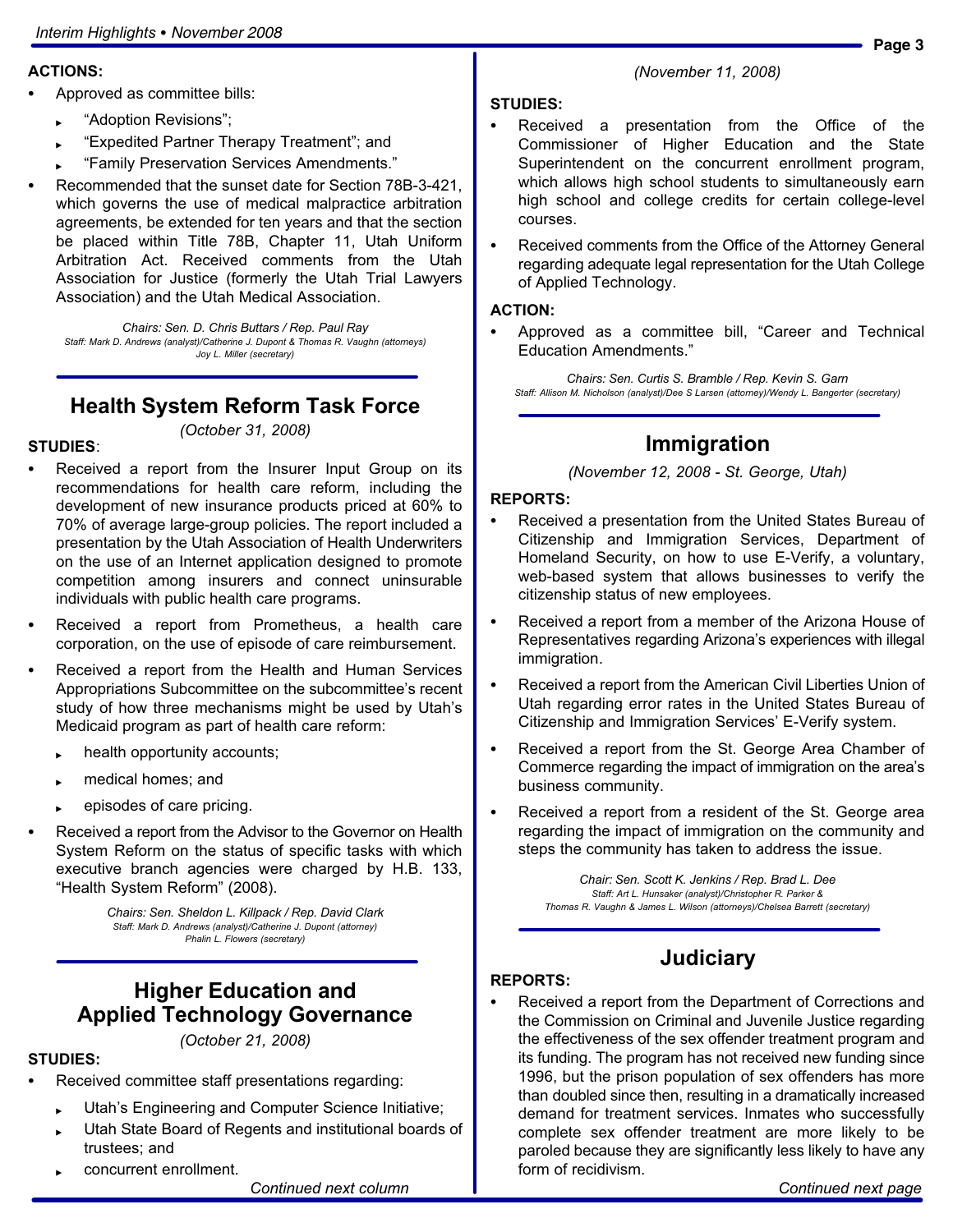- 
- - Received a report from the Commission on Criminal and Juvenile Justice regarding DUI−related statistics, including arrests, convictions, and fatalities. According to the report, DUI−related arrests increased in 2007 by more than 630, to a total of 15,297. Utah maintained the lowest rate of DUI−related fatalities in the United States.
- - Received a report from the Administrative Office of the Court regarding a Self−Help Pilot Project located in the Matheson Courthouse in Salt Lake City. The project was designed by the Judicial Council to assist the thousands of people who appear in Utah's courts each year trying to handle their cases without legal representation.

#### ACTIONS:

- - Voted to allow Section 78A−2−109, regarding the courts' Case Management program, to be repealed by its sunset provision. Even though the program has been determined to be successful, the court funding of this program has been discontinued due to budget cuts.
- -Approved as committee bills, Wrongful Death Amendments."

Chairs: Sen. Gregory S. Bell / Rep. Eric K. Hutchings Staff: Jerry D. Howe (analyst)/Esther Chelsea−McCarty (attorney)/Amanda K. Majers (secretary)

### Law Enforcement and Criminal Justice

#### STUDIES:

- -• Discussed the "Matrix Sentencing Guidelines," which provide the typical length of incarceration for each category of crime, and which may be modified by the specifics of the offense. The total incarceration time may not exceed the statutory maximum for the offense.
- - Received information regarding the genetic basis for significantly higher risks of birth defects in children born of incest. Discussed the difficulties in prosecuting incest cases under current law, and discussed proposed legislation to address these concerns.

#### REPORTS:

- - Received statutorily required reports from:
	- the Utah Department of Health's Emergency Medical Services Committee;
	- the Immigration Interim Committee; and
	- the Pawnshop and Secondhand Merchandise Advisory Board in the Division of Consumer Protection, Utah Department of Commerce.

#### ACTIONS:

- - Approved as committee bills:
	- -Criminal Procedure − Investigation Amendments";
	- -Gun Dealer Penalty Amendments";
	- ► "Incest Amendments";
- -Subpoenas for Records in Certain Criminal Investigations";
- -Prohibited Activities of Gang Offenders";
- ► "Prohibited Gang Activity"; and
- -Sex Offender Registration Amendments."

Chairs: Sen. Jon J. Greiner / Rep. DeMar "Bud" Bowman Staff: Stewart E. Smith (analyst)/Susan Creager Allred (attorney) Wendy L. Bangerter (secretary)

### Native American Legislative Liaison Committee

(November 18, 2008)

#### REPORTS:

- - Received reports required by statute from:
	- the Uintah Basin Revitalization Fund;
	- the Navajo Revitalization Fund;
	- the Utah Division of Indian Affairs; and
	- the Native American Remains Review Committee.

#### ACTION:

-• Approved as a committee bill, "Utah Substance Abuse and Anti−Violence Coordinating Council Amendments."

> Chairs: Sen. Kevin T. Van Tassell / Rep. DeMar "Bud" Bowman Staff: John Q. Cannon (analyst)/Patricia Owen (attorney) Wendy L. Bangerter (secretary)

### Natural Resources, Agriculture, and Environment

#### STUDIES:

- -• Considered draft legislation, "Coal Mining and Reclamation Amendments."
- - Discussed potential changes to the payment system for Utah wildland fire suppression.
- - Reviewed committee actions on energy development and discussed potential legislation and issues for the 2009 General Session.

### REPORTS:

- - Received a report from the Executive Water Task Force on its recommendations.
- - Received a report from the Administrative Rules Review Committee on proposed statutory modifications to agency criminal penalty rulemaking powers.

Chairs: Sen. Darin G. Peterson / Rep. Roger E. Barrus Staff: J Brian Allred (analyst)/Emily R. Brown (attorney)/Joy L. Miller (secretary)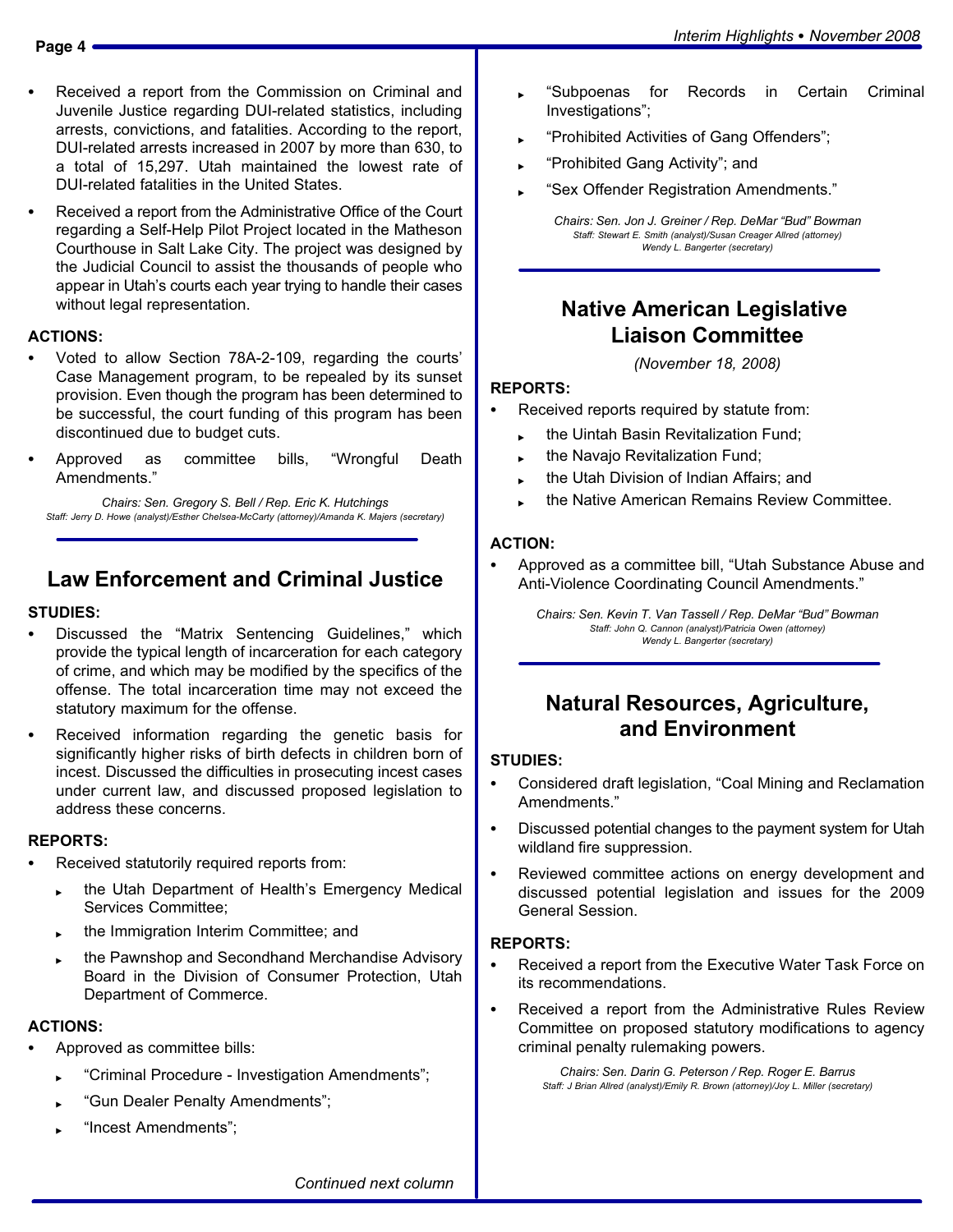### Political Subdivisions

### STUDIES:

- - Considered a proposal to authorize the creation of an improvement district to provide electrical service to Ticaboo in Garfield County.
- - Considered a proposal to authorize the creation of a ground water management district to address ground water over−allocation issues. This proposal could potentially resolve a problem of over−allocation of ground water in the Enterprise/Beryl area of Utah.
- - Considered a proposal regarding abandoned property taken under the threat of eminent domain.

#### REPORT:

- Received an update from the affordable housing ad hoc task force organized by the Utah League of Cities and Towns.

#### ACTIONS:

- - Approved as committee bills:
	- -Local Government Entity Changes";
	- ► "Local Public Health Emergency Funding"; and
	- ► State and Local Health Authorities Amendments."

Chairs: Sen. Dennis E. Stowell / Rep. Fred R Hunsaker Staff: Joseph T. Wade (analyst)/Robert H. Rees (attorney)/Wendy L. Bangerter (secretary)

### Public Utilities and Technology

#### STUDIES:

- - Considered the following draft legislation:
	- -Mobile Home Parks Amendments";
	- -Underground Sewer Utilities Facilities Amendments"; and
	- -Public Service Commission Powers − Area Code Assignment."

#### REPORTS:

- -• Received a report, "A Rational Look At Climate Change Concerns," from Deseret Power Electric Cooperative, detailing the release of carbon by fuel source, the cost per kwh, and projected electric energy needs. The report stated that shutting down all coal−fired power plants in the United States would only result in a .07 of one degree decline by 2100.
- - Received a report from the Governor's Energy Advisor and the Utah Geological Survey about the 2008 Phase I activities of the Utah Renewable Energy Zone Task Force. The goal of Phase I is to identify areas of the state where large−scale renewable energy development could occur, and assess the electrical generation potential of wind, solar, and geothermal technologies. Phase II will identify transmission corridor needs and the economics of bringing renewable energy to the market.

### ACTION:

-• Approved as a committee bill, "Utility Transmission Corridors Siting Task Force."

Chairs: Sen. Scott K. Jenkins / Rep. Michael E. Noel Staff: Richard C. North (analyst)/Victoria Stirling (attorney)/Tracey Fredman (secretary)

### Revenue and Taxation

#### (November 12, 2008)

#### STUDIES:

- -• Reviewed draft legislation, "Public Hearings on Property Tax Increases," and received public comments regarding the legislation.
- - Reviewed a proposal to provide a payment from the state in lieu of a property tax to certain municipalities impacted by tax exempt property.
- - Received comments on the effects of California's property tax increase limitation policies.
- -• Reviewed draft legislation, "Local District Taxing Authority," and received public comments regarding the legislation.
- - Received a committee staff introduction and brief overview of the following draft legislation related to public school financing:
	- ► "Property Tax Amendments";
	- ► "Public School Funding"; and
	- ► "Property Tax Revisions."

#### (November 19, 2008)

#### STUDIES:

- -• Reviewed draft legislation, "Property Tax Revisions," that consolidates the number of property tax levies that are authorized to be imposed by school districts.
- -• Reviewed draft legislation, "Property Tax Amendments," that repeals the authority of school districts to levy certain rates and increases the statewide minimum basic tax rate.
- -• Reviewed draft legislation, "Public School Funding," that replaces the revenue from some property tax rates now imposed by school districts with revenue from an increase in the state sales and use tax rate.

#### REPORTS:

- - Received reports from the Utah State Tax Commission regarding:
	- changes to federal income tax law that affect the state income tax system; and
	- the number of taxpayers making contributions under the state individual income tax and claiming certain credits under the state individual income tax and corporate franchise and income taxes.
- - Received an annual report from the Utah Tax Review Commission. The commission presented recommendations regarding the state's oil and gas severance taxes and the taxation of pass−through entities and pass−through entity taxpayers.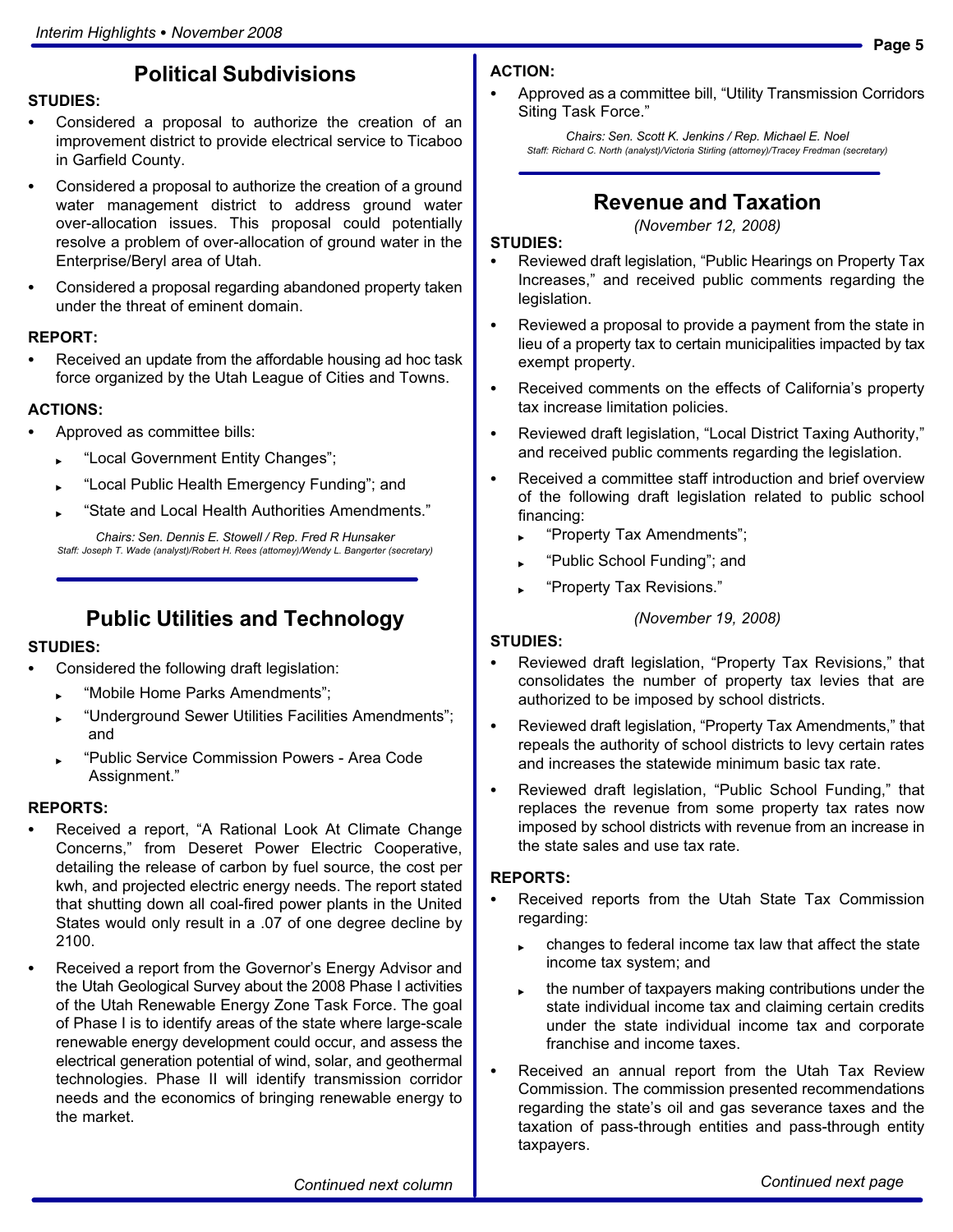- - Received a report regarding efforts to improve the transparency of various government financial reporting information.
- - Received a report from the Office of the Legislative Fiscal Analyst providing an estimate of the revenue effect of eliminating the age requirement for eligibility for the circuit breaker tax credit program.

### ACTIONS:

- - Approved as committee bills:
	- -Amendments to Sales and Use Tax Exemption for Certain Machinery, Equipment, or Parts";
	- -Amendments to Tourism, Recreation, Cultural, Convention, and Airport Facilities Tax Act";
	- -Amendments to Vehicle Registration Requirements";
	- -Cigarette Tax Exemption Amendments";
	- -Exemptions from Requirements to Deduct and Withhold an Income Tax";
	- -Income Taxation of Pass−Through Entities and Pass−Through Entity Taxpayers";
	- -Nonrefundable Higher Education Tuition Credit";
	- -Reporting of Certain Transactions Exempt from Sales and Use Taxes";
	- ► Sales and Use Tax Definitions Relating to Property";
	- -Sales and Use Tax − Determining the Location of Certain Transactions";
	- -Severance Tax Amendments";
	- -Utah Transparency Advisory Board Amendments"; and
	- -Withholding Tax Amendments."

Chairs: Sen. Wayne L. Niederhauser / Rep. John Dougall Staff: Bryant R. Howe & Phillip V. Dean (analysts)/Rebecca L. Rockwell & Angela D. Oakes (attorneys)/Phalin L. Flowers (secretary)

### Rural Development Legislative Liaison Committee

(November 18, 2008)

#### REPORT:

- - Received the strategic plan for rural Utah as recommended by the 2008 Governor's Rural Partnership Board. The board's top four priorities are:
	- education reform and workforce development, including K−16 education and curriculum, and immigration as it pertains to the work force;
	- infrastructure, including roads, commercial air service, telecommunications, water, gas, and electricity;
	- increasing the number of Business Resource Centers, in addition to the centers funded by the legislature in 2008; and

 health care and insurance reform, including affordable health insurance for entrepreneurs and small businesses.

#### ACTION:

-

 Voted to support the prioritization of transportation infrastructure to provide four new ramps on I−15 near Mills, in Juab County, at approximately mile marker 210. These ramps are intended to accommodate new industry, jobs, and revenue to the state.

Chairs: Sen. Dennis E. Stowell / Rep. DeMar "Bud" Bowman Staff: Stewart E. Smith (analyst)/James L. Wilson (attorney)/Joy L. Miller (secretary)

### Senate Judicial Confirmation Committee

(November 8, 2008)

#### ACTIONS:

- - Reported a favorable recommendation for:
	- Ms. Christine S. Johnson, to be confirmed to the position of judge in the Fourth District Court; and
	- Mr. Marvin D. Bagley, to be confirmed, to the position of judge in the Sixth District Court.

(Both Ms. Johnson and Mr. Bagley were confirmed by the Senate on November 19, 2008.)

- Reported a favorable recommendation for confirming Judge Robert K. Hilder of the Third District Court to the Court of Appeals.

(The Senate declined to confirm Judge Hilder, on a vote of 12−16−1, on November 19, 2008.)

Chair: Sen. Gregory S. Bell / Vice Chair: Michael G. Waddoups Staff: Jerry D. Howe (analyst)/John L. Fellows (attorney)/Amanda K. Majers (secretary)

### State Water Development Commission

(October 21, 2008)

#### REPORTS:

- - Received reports from the State Engineer regarding:
	- the status of management of underground aquifers in the Beryl/Enterprise area;
	- water rights negotiations with Indian tribes; and
	- adjudication of water rights in Tooele County.
- $\bullet$  Received a report from the Division of Water Resources on the Lake Powell Pipeline project.
- - Received a report from the Division of Water Resources on potential Colorado River water projects and storage opportunities.

Chairs: Sen. Dennis E. Stowell / Rep. Patrick Painter Staff: J Brian Allred (analyst)/Emily R. Brown (attorney)/Joy L. Miller (secretary)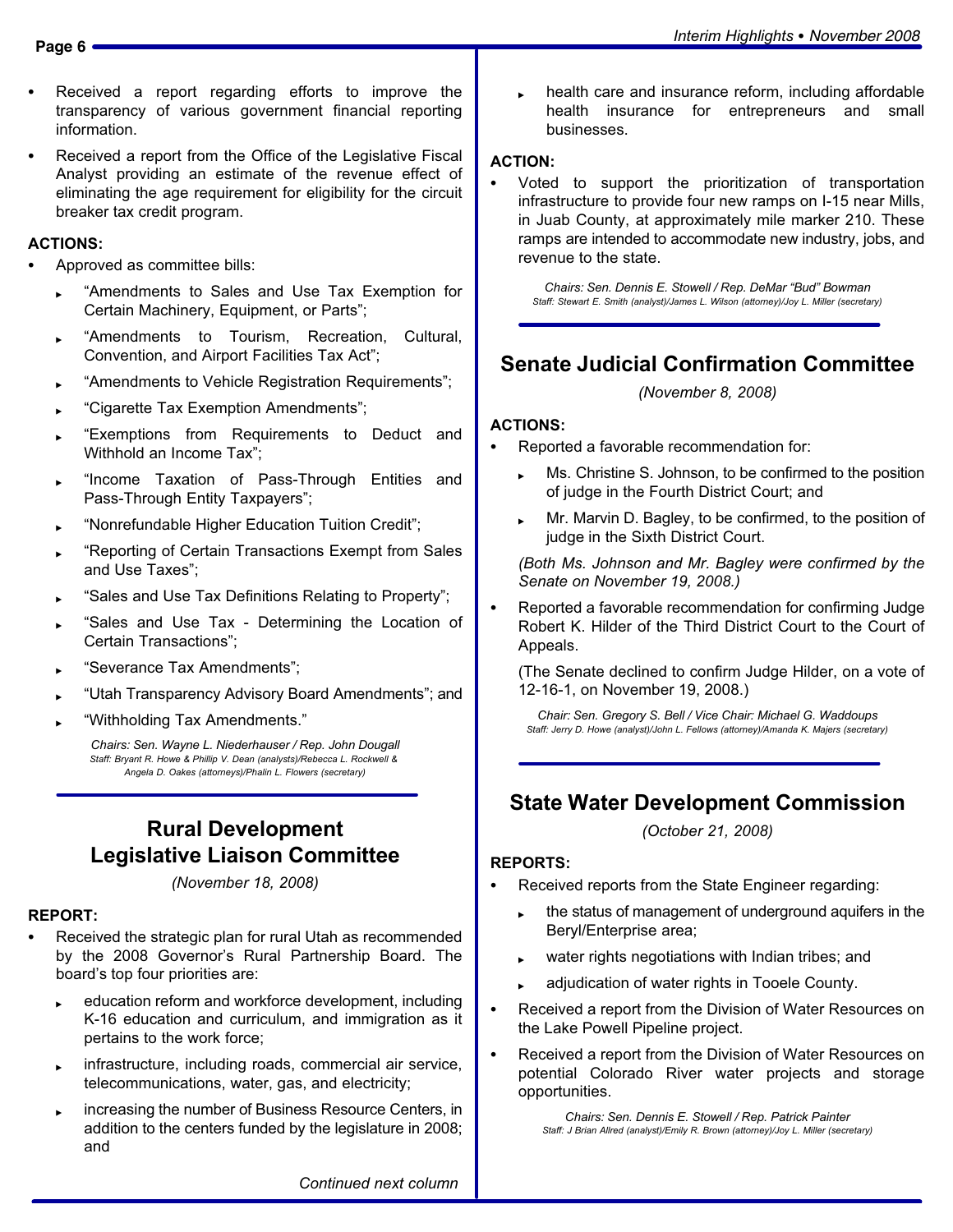## Tax Review Commission

STUDIES:

(November 13, 2008)

- - Received a report regarding Utah's oil and gas severance taxes and the effects on extraction resulting from eliminating certain tax exclusions, tax exemptions, tax credits, and the tiered rate structure.
- -• Studied proposed amendments to the definition of "business income" in the state's corporate income tax code.

### ACTIONS:

- -• Approved as a committee bill, "Income Taxation of Pass−Through Entities and Pass−Through Entity Taxpayers."
- - Voted to support in concept draft legislation to gradually lower and eventually eliminate the revenue thresholds above which revenue from the state's severance taxes is deposited into the Permanent State Trust Fund.

Chairs: Mr. M. Keith Prescott / Mr. David J. Crapo Staff: Bryant R. Howe, Phillip V. Dean & Leif G. Elder (analysts)/Rebecca L. Rockwell & Angela D. Oakes (attorneys)/Phalin L. Flowers (secretary)

#### STUDIES:

### Transportation

- - Received a presentation from the Driver License Division on concerns regarding implementation of driver license requirements provided in S.B. 81, "Illegal Immigration" (2008).
- - Received a presentation from Granite Construction on safety in construction zones.
- - Reviewed draft legislation that would raise fees for oversize and overweight permits for commercial motor vehicles.

#### REPORTS:

- - Received a report from the Commission on Criminal and Juvenile Justice on DUI−related data used to evaluate the impacts of DUI recidivism and processes related to DUI law enforcement.
- - Received a report from the Driver License Division on compliance with the federal REAL ID Act of 2005 and on a federal grant that was awarded to the division to help pay for compliance costs.

### ACTIONS:

- - Approved as committee bills:
	- -Designation of State Highways Amendments";
	- -Driver License Amendments − Motor Driven Cycles";
	- ► "DUI Amendments";
	- -Firefighter Special Group License Plate Amendments";
	- -Motorcycle Rider Educator Program Amendments";
	- -Street−Legal All−Terrain Vehicle Amendments"; and
	- -Traffic Accident Clearance Amendments."

Chairs: Sen. Carlene M. Walker / Rep. Todd E. Kiser Staff: Leif G. Elder (analyst)/Shannon C. Halverson (attorney) Tracey Fredman (secretary)

## Utah International Trade Commission

### ACTION:

-• Approved as a committee bill, "Resolution Urging the Withdrawal of United States World Trade Organization Commitment on Gambling."

> Chairs: Rep. Sheryl L. Allen / Sen. Mark B. Madsen Staff: Richard C. North (analyst)/Victoria Stirling (attorney) Tracey Fredman (secretary)

### Workforce Services & Community and Economic Development

#### REPORTS:

- - Received a report from the Immigration Interim Committee regarding its study of illegal immigration and the meetings it has held across the state to receive public input.
- - Received a report from the Utah Community Action Partnership Association regarding community services block grant monies, how the funds are used, and how they affect poverty in Utah.

### ACTION:

-• Approved as a committee bill, "Refugee Services Fund Amendments."

Chairs: Sen. Mark B. Madsen / Rep. Steven R. Mascaro Staff: Arthur L. Hunsaker (analyst)/James L. Wilson (attorney)/Glenda S. Whitney (secretary)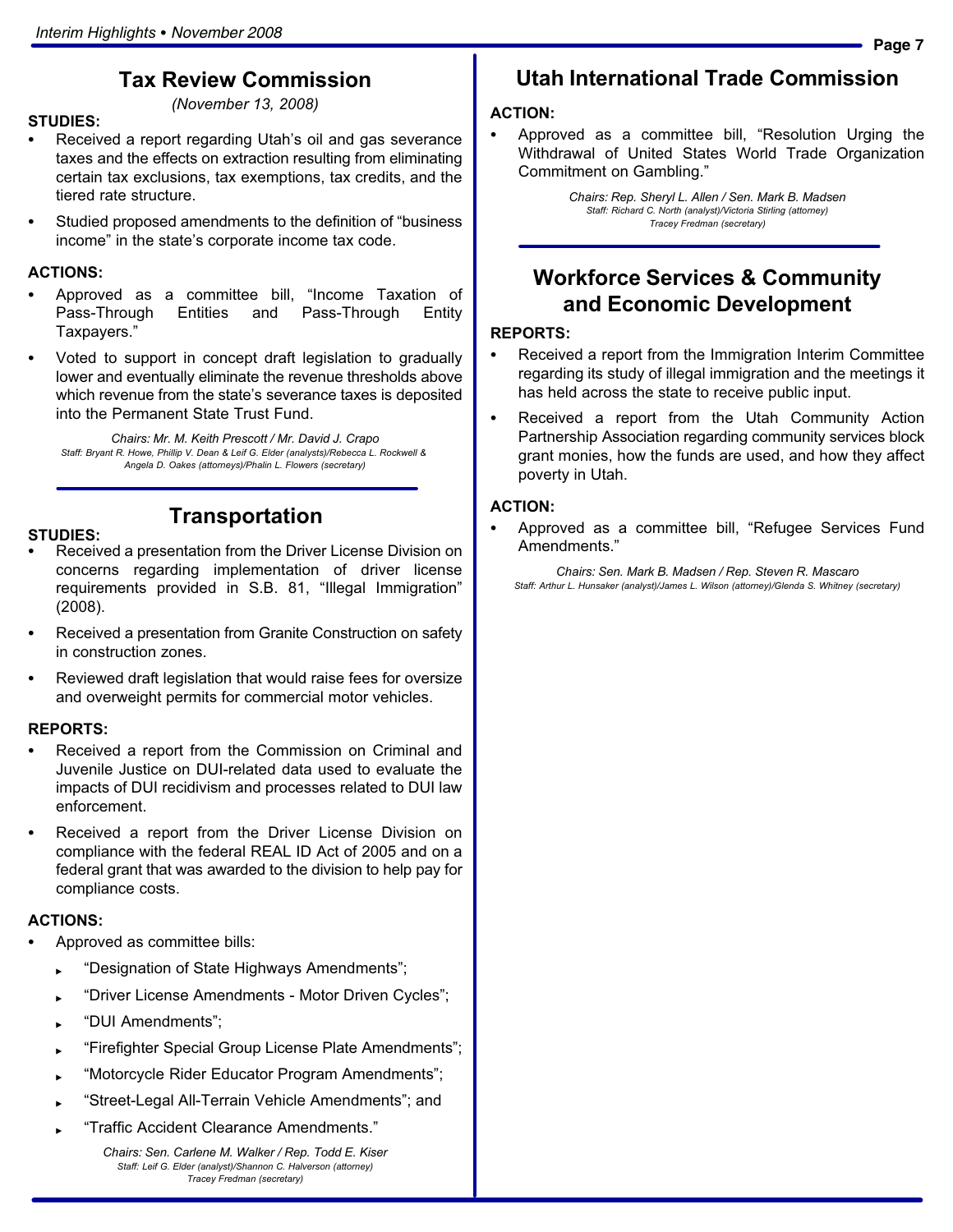**Office of Legislative Research and General Counsel**  ${\rm Hom}$ 84 - Suite W210  $\bullet$  Salt Lake City, UT  $\bullet$  S4114  $\uparrow$  $7501 - 855(108)$ 



### **RETURN SERVICE REQUESTED**

For more information about legislative activities, visit the Utah State Legislature's website at: www.le.utah.gov.

*Editors: Susan Creager Allred & Stewart E. Smith Office of Legislative Research and General Counsel*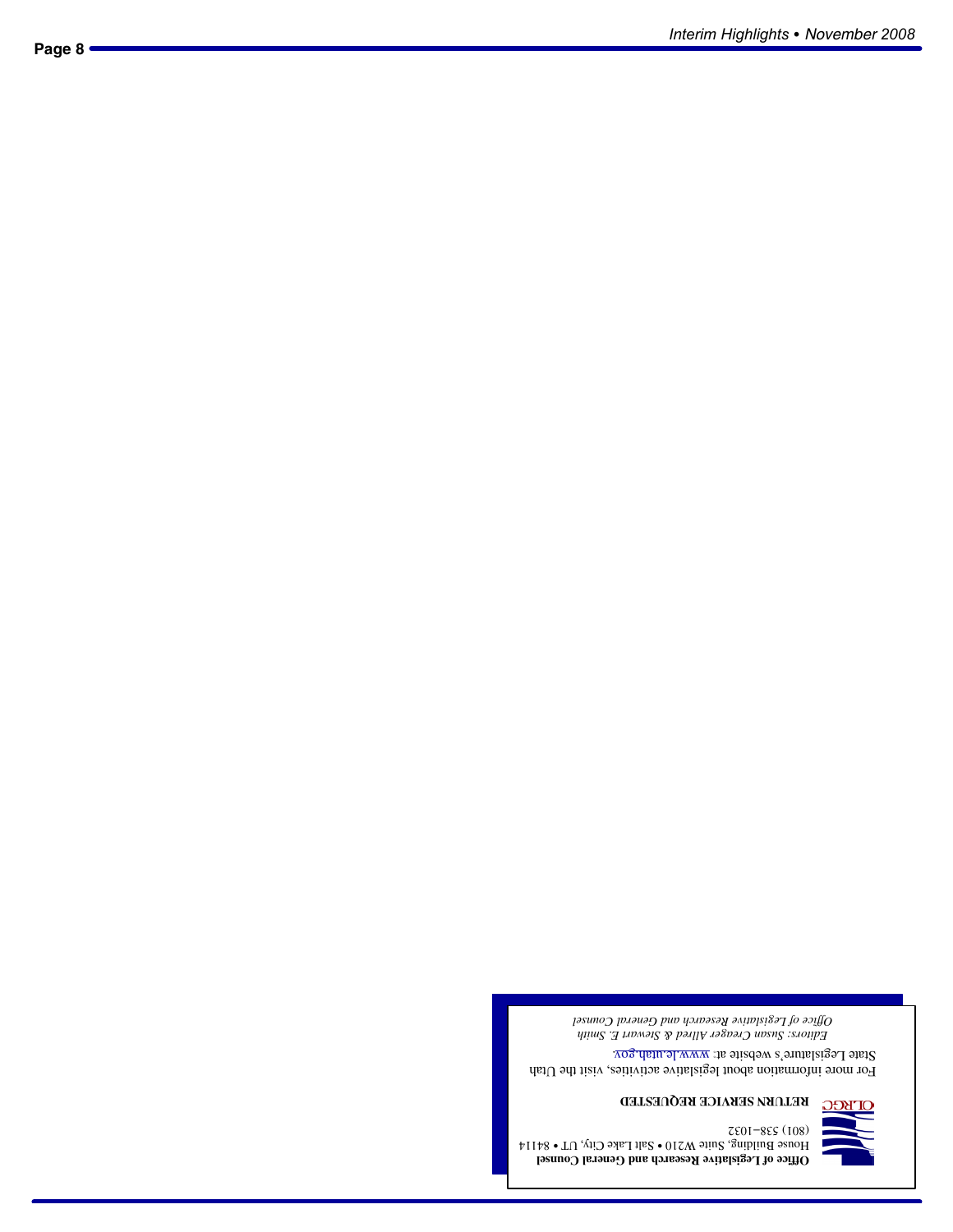### **RECOMMENDED LEGISLATION FOR THE 2007 GENERAL SESSION RECOMMENDED LEGISLATION FOR THE 2009 GENERAL SESSION**

### Administrative Rules

\*Amendments to Agency Rulemaking Regarding Criminal Penalties

### Business and Labor

- \*Enhancement of Truth in Advertising Act
- \*Exemption for Alcoholic Beverage Manufacturing License
- \*Insurance Code Amendments
- \*Utah Injured Worker Reemployment Act
- \*Utah Residential Mortgage Practices and Licensing Act
- \*Workers' Compensation Premium Assessment and Workplace Safety Funding

### Government Operations

- \*Ballot Question Amendments
- \*Coordinating Municipal and Special District **Elections**
- \*Declaration of Candidacy Amendments
- \*Early Voting Amendments
- Election Law Changes
- \*Local and Special Service District Election Amendments
- \*Online Voter Registration
- \*Open and Public Meetings Act − Meeting Record
- Per Diem and Travel Expenses of State Boards and Commissions
- \*Voter Challenge Amendments

### Health and Human Services

- \*Adoption Revisions
- \*Expedited Partner Therapy Treatment
- \*Family Preservation Services Amendments
- Refund of Unearned Health Insurance Premiums and Medicare Supplement Insurance Premiums

Utah Sudden Cardiac Arrest Survival Act

### Higher Education and Applied Technology and Governance Committee

\*Career and Technical Education Amendments

### Judiciary

- Condominium and Community Association **Provisions**
- Harboring a Runaway
- Material Harmful to Minors Amendments
- \*Wrongful Death Amendments

### Law Enforcement and Criminal Justice

- Child and Vulnerable Adult Endangerment Provisions
- County Sheriff Qualification Amendments
- Crime of Strangulation or Smothering
- Criminal Offense Elements and Penalties
- Criminal Offense Penalties Amendment
- \*Criminal Procedure − Investigation Amendments
- \*Gun Dealer Penalty Amendments
- \*Incest Amendments
- \*Prohibited Activities of Gang Offenders
- \*Prohibited Gang Activity
- \*Sex Offender Registration Amendments
- Sex Offenders' Contact With Children
- \*Subpoenas for Records in Certain Criminal Investigations
- Violent Offenses Amendments

### Native American Legislative Liaison **Committee**

\*Utah Substance Abuse and Anti−Violence Coordinating Council Amendments

*\* Bills recommended at the November interim meeting*